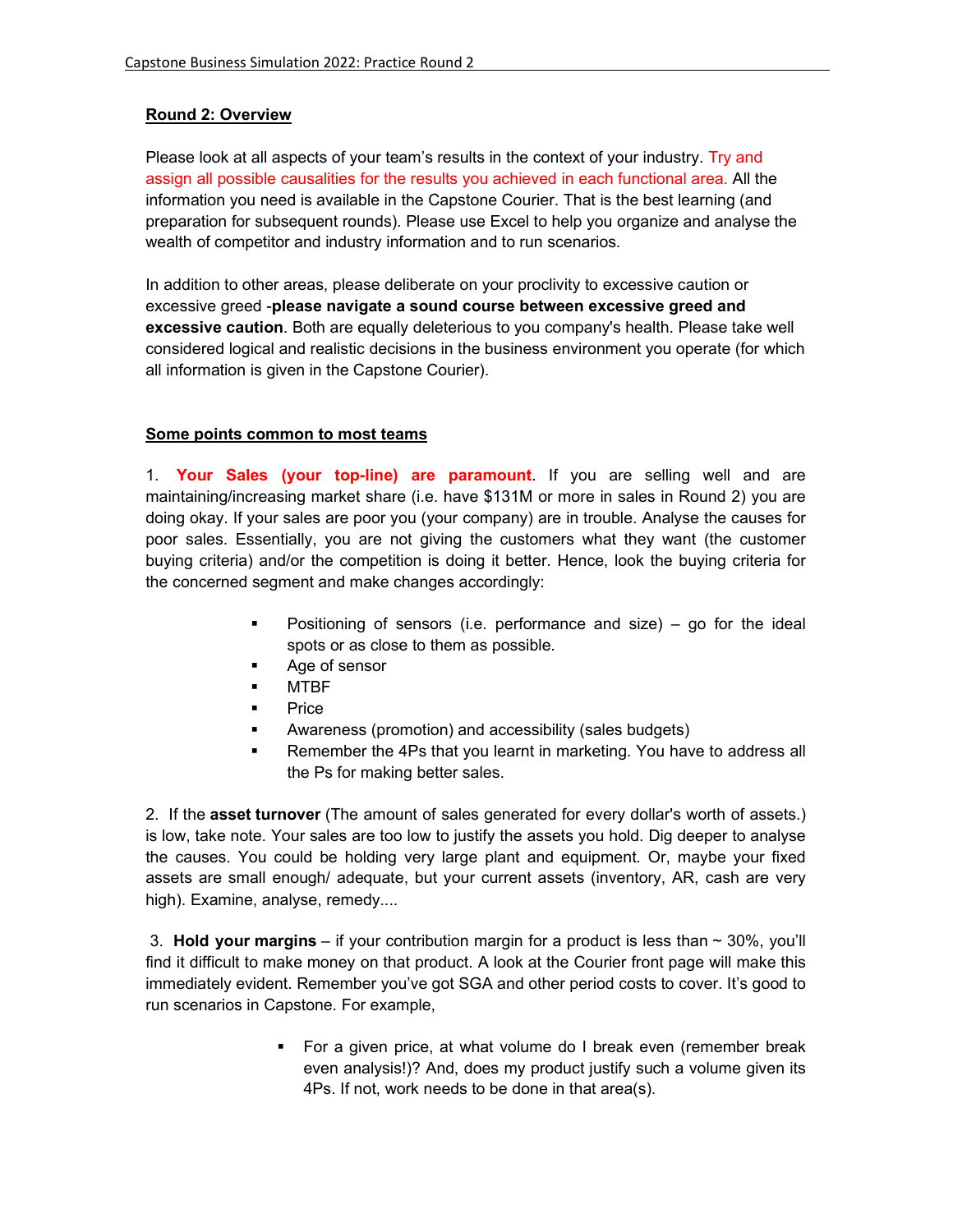- For a give volume of sales, what should I price the product to **break even**? What should I price the product so as to attain % profit, etc. And more importantly, will my product actually sell the volumes given above with its associated marketing mix?
- **Enter you figures on Capstone.xls for the scenarios you want to run** see the effect on your proforma income statement and your proforma ratios**. Tinker with as many variables as you like and see the effect.** Capstone provides you a great opportunity to build and analyse scenarios. Build you competence in identifying which levers effect which metric and how they are inter-related. This provides very strong learning indeed and will pay you rich dividends personally and professionally (not to mention you'd do better on Capstone). This is a great ERP at your fingertips.
- 4. **Emergency Loans**: You know the common causes-
	- Over optimistic sales forecast: You thought you'd sell, but wound up with too much inventory in you warehouse. Cash is king. The unsold inventory is hurting you. Your suppliers, creditors, employees, etc want to be paid – you can't tell them "We'll pay you when we sell and get the cash". Too much unexpected inventory could outstrip your inflows, exhaust your starting cash and force you to beg for money to keep your company afloat.
	- You didn't fund Plant Capacity Purchases/ Automation CapEx adequately. If you spend on plant make sure you fund it through debt/equity.
	- Remember: while forecasting, do a best and worst case scenario. Have enough cash to just cover your worst case scenario (i.e when sales are the lowest possible). Check the bottom most row in the finance screen on Capstone for "Cash position on 31 Dec" of the present year. Make sure it is healthy.

5. **Plant Automation**: Very few of you have invested here. Higher automation means lower labour costs and improved margins. But remember – it cost money and delays your R&D projects. Therefore, plants for *which* products are more amenable for automation than others?

 6. **Plant Size**: Some of you are holding plant capacity that would be able to produce more than what you would need three to four years from now! The avoidable depreciation and interest expense is hurting your bottom line and pulling down your ROA and ROE.

 7. **New Product Development**: Very few of you have introduced new products. It is an *investment*. In later years, more products, translate into greater market share and better overall margins (remember, they share the same accessibility network). Would Maruti have the same market share if it had only one/two cars in the small car segment, instead of the seven or eight that it has?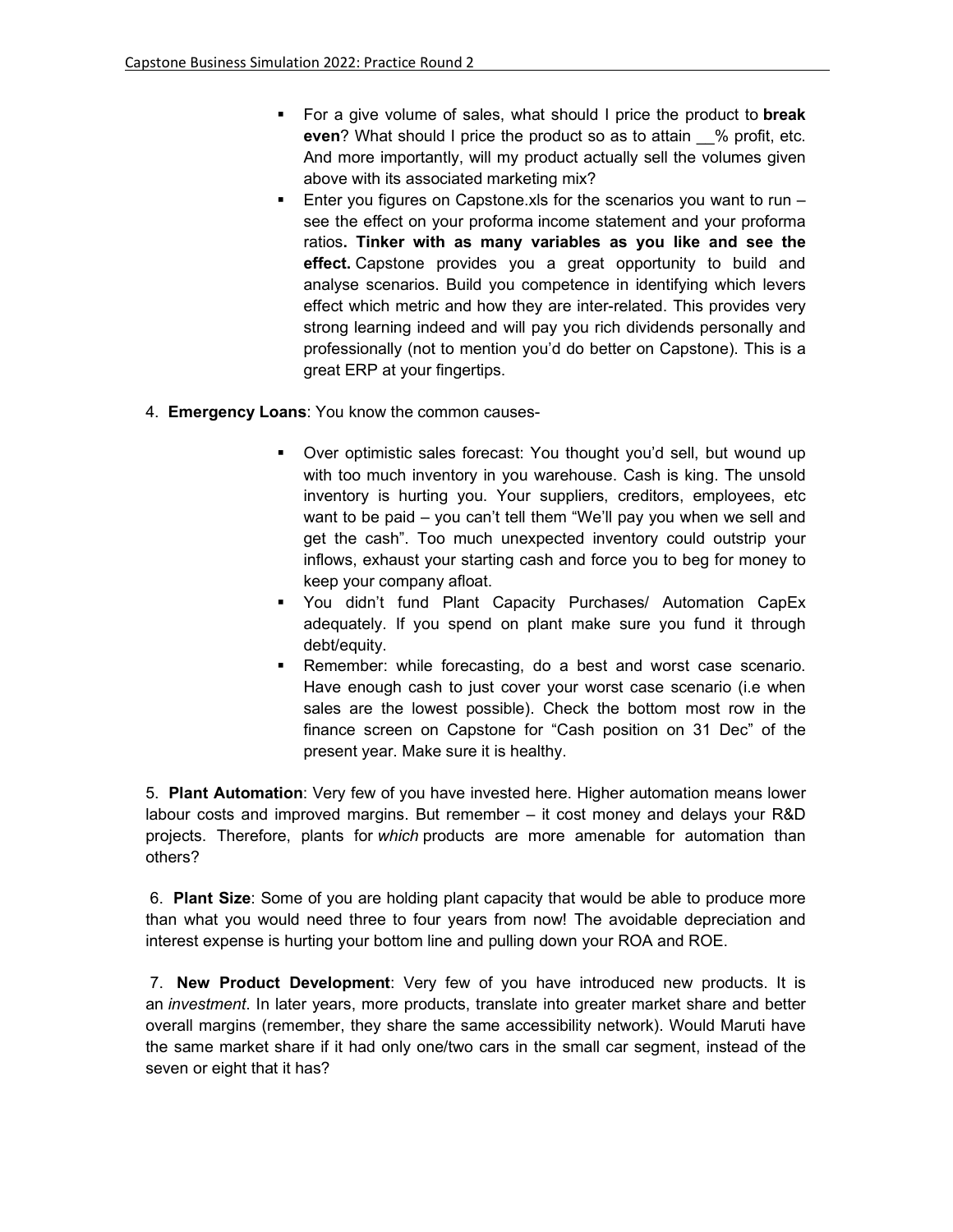8. **Dividends**: I would think, it is too early to be paying dividends; however, it's your company. Your shareholders may be happy, but will ask the question: "Do they not need the money to grow in these early years and give us greater returns in future? Have they run out of growth options?"

Make big profits. The share price will take care of itself. Giving even a dollar a share as dividend now is not only difficult to fund in the initial years, it also deprives you of investments in growth options which would easily allow you to pay \$7 a share in later years. Which will improve stock price more?

 9. You're running a for profit company. Remember core economics? Extract the consumer surplus. Why drop prices where customers are prepared to pay more?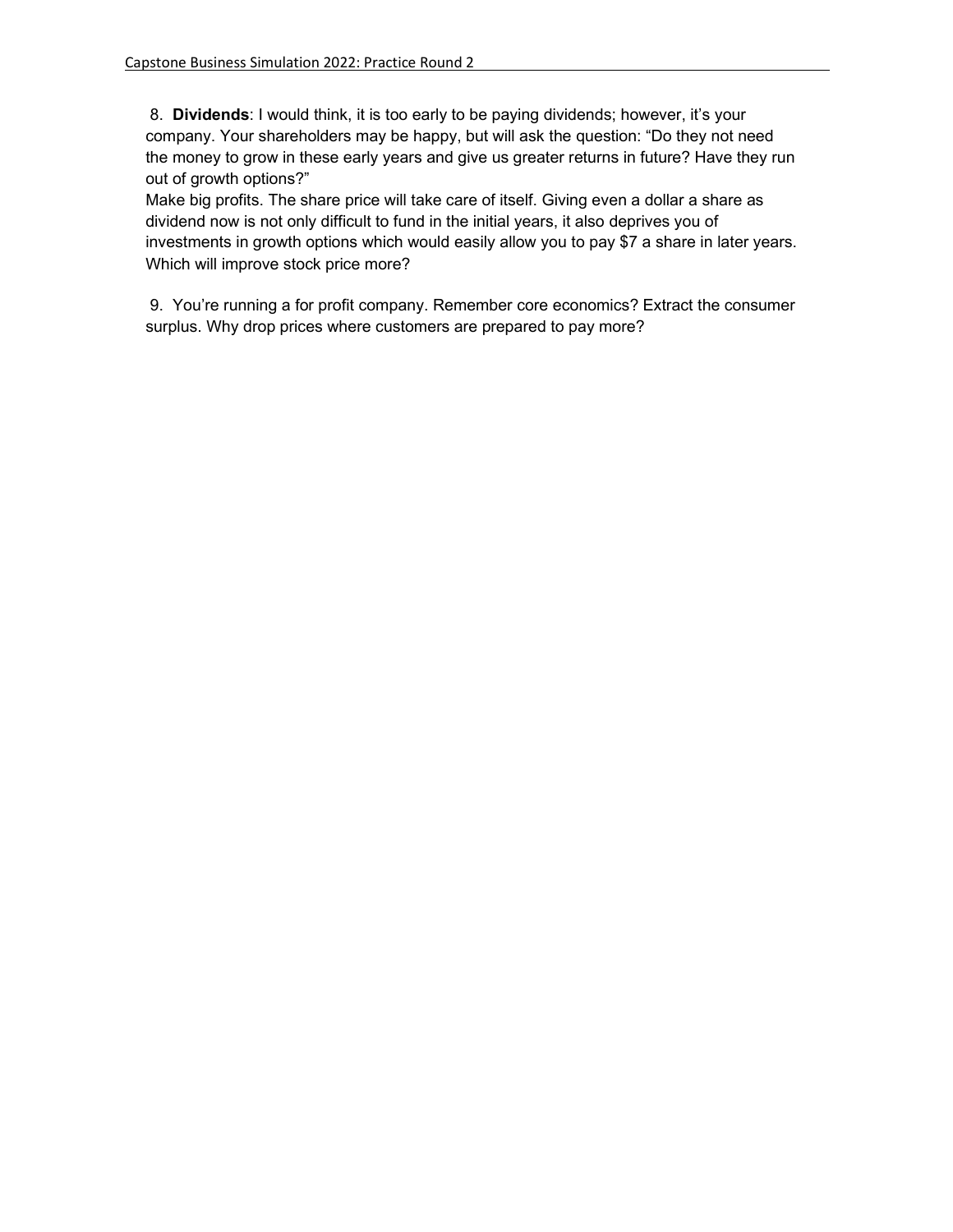## **Round 2: Industry and Team Specific Points**

### **C136056**

**General:** Decent round. Variance between teams has grown in the very second year of business. Run your businesses carefully; losing customers and profits weakens you and strengthens your competitors. The gap widens faster than one anticipates. Once your competitors have strengthened, the going gets tougher for you.

**Andrews** made losses this year. Low sales for **Erie.** The reasons for your low sales are given below in the sales paragraph. The top-line for **Digby and Ferris** has shown good growth in the last financial year. Emergency loans were seen for **Andrews and Baldwin**. Please read the paragraph on emergency loans below.

In the initial years you will be making some hard decisions to set right the company you have just taken over. **You will be making growth investments. Profits are likely to suffer in the initial years. That's perfectly understandable.** 

Always remember, **sell more, sell profitably and keep a check on cash**. More or less everything will fall in place.

**Stock Price and Market Cap: Chester, Digby and Erie** had a rise in stock price of \$3/share, \$5/share and \$0.8/share respectively. **Andrews and Baldwin** had a fall in stock price of \$22/share and \$9/share respectively. **Ferris** is the most valuable company with a market capitalization of **\$116M**.

**Sales: Andrews, Chester, Digby and Ferris** had a rise in market share of 0.6%, 0.2%, 1.6% and 1.7% respectively. **Baldwin and Erie had a fall** in market share of 3.4% and 0.7% respectively.

**Each 1% market share in this round was worth almost \$10M**. In the real world, heads would roll when there are large losses of market share. Your sales should have been in the region of \$131 M if you were retaining market share.

**Low sales for Erie.** This was caused by:

- Poor product specifications (performance and size) for Echo, Edge and Egg; look at the ideal spot on the perceptual map. Look at your product specifications. If you do not offer the customers the specifications they desire, sales will suffer.
- Low customers awareness levels due to low promo budgets for Edge and Egg.
- Poor distribution reach and accessibility caused by low sales budget for all products.

Please pay more attention to the 4P's of marketing: improve your sales.

**Baldwin, Chester and Ferris** have **introduced new products in the market**. Each team can launch up to three new products. More products help you capture more market share.

**Profits: Andrews had bottom line in red**. The reasons for your lower profits are easy to isolate

- High Unsold Inventory and the attendant carrying cost.
- Low Margins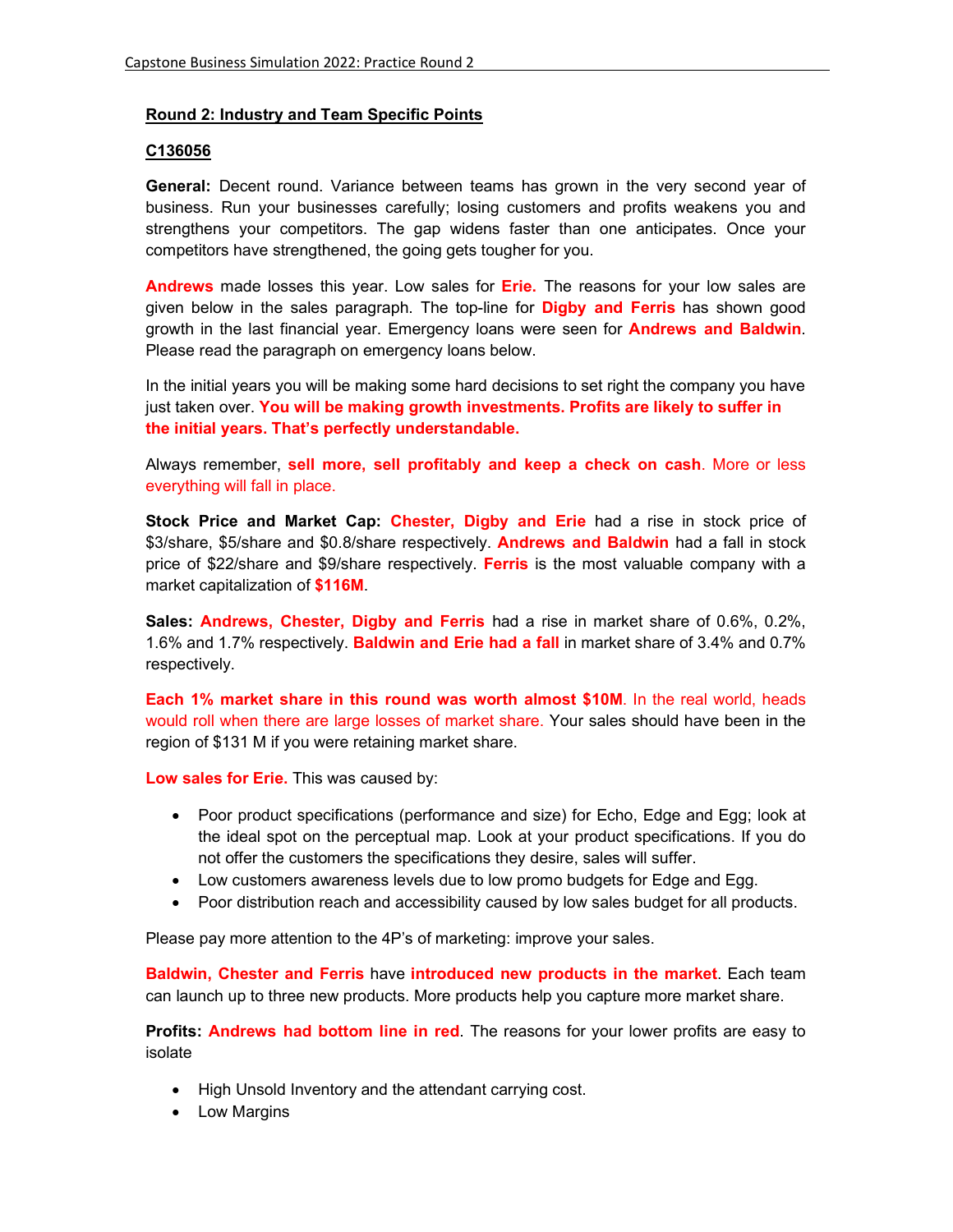## **Profits are important: Let's not forget why we are running the company.**

**Return on Sales**: Return on Sales (Profit/Sales) answers the question, "How much of every sales dollar did we keep as profit?"

Between 0% and 4%, while the company is at least making a profit, it is not bringing in sufficient new equity to fund growth. The industry is growing at about 15% per year. The industry consumes about 15% more capacity each year, which arrives in the form of plant expansions and new products. Therefore, as the simulation begins, an average company would add about \$12 million in new plant each year. If half that or \$6 million was funded with bonds, an average company would need about \$6 million in new equity. Therefore, if the company does not have the profits, it must either issue \$6 million in new stock, or \$12 million in bonds, or not grow to keep up with demand. Worse, if it has no profits, its stock price falls, making it difficult to raise equity through stock issues.

This ignores investments in automation, which also require a funding mix of equity and debt.

In the opening round of Capstone® companies have an excess of idle assets, and that can convert idle assets into productive ones. Therefore, do not worry too much if the company's profits are low. But after year 3, expect that idle asset cushion to be gone. Profits become critical because those companies with profits can grow, and those without cannot.

What if profits are negative? The company is destroying equity. Its stock price has plummeted, making it more difficult to raise equity. All of the problems described above are now accelerated. In short, trouble.

## **How can companies improve ROS? Here are a few questions to pose:**

- 1. Can you raise prices?
- 2. Can you reduce your labor costs? Your material costs?
- 3. Can you forecast sales better and thereby reduce your inventory carrying expenses?
- 4. Have you pushed your promotion or sales budgets into diminishing returns?

5. Can you sell idle plant to reduce depreciation? Alternatively, can you convert idle plant into some other productive asset, like automation or new products?

6. Is your leverage too high, resulting in high interest expenses.

**Contribution Margin: Andrews, Digby and Erie need to improve their contribution margin.** Aim for contribution margins above 30%. Remember you've got fixed and period costs to cover. To jog you memory:

Contribution margin is defined as:

Sales - (Direct Labor + Direct Materials + Inventory Carry)

Sales

It is reported on Page 1 of the Capstone Courier as an aggregate average of each team's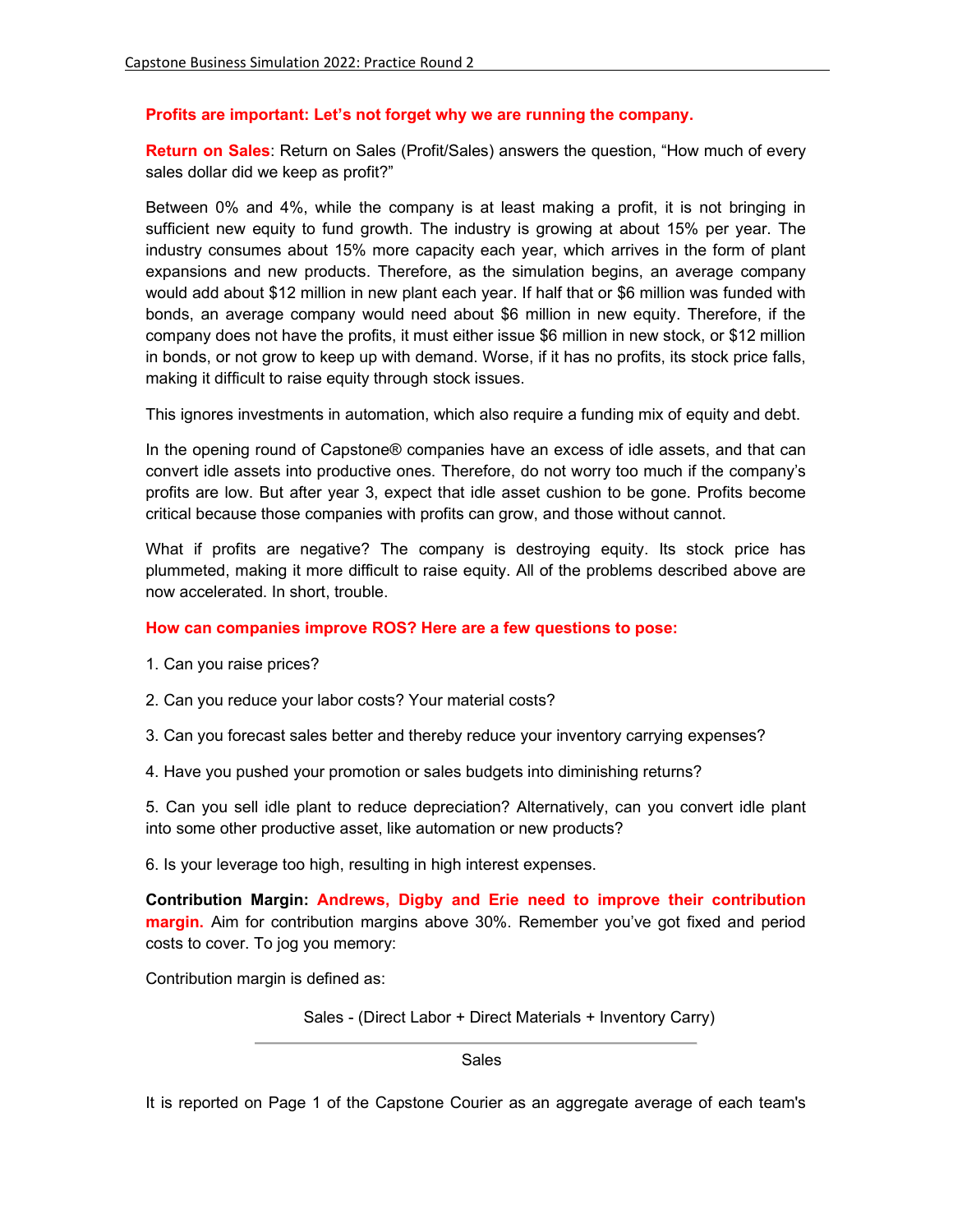product portfolio. A good benchmark for contribution margin is 30%. A product-by-product margin computation is available on the Income Statement portion of your company's annual reports.

**Always watch your margins**. It's difficult to maintain long-term success with contribution margins below 30%. There is downward pressure on price across all market segments (50 cents per year). Investments in cost reduction strategies (automation/capacity expansion) should be considered, as should price increases. Also check your MTBF against the Customer Buying Criteria on segment analysis pages of the simulation reports. You may be offering customers more reliability than they care about.

**Emergency Loans: Andrews and Baldwin have emergency loans.** Your company will get no respect from Wall Street if you cannot manage your cash. The reasons are –

**Andrews** - The reasons for your emergency loan were large cash outflows arising from:

- You spent (wrote out cheques) for \$42M for plant. Assets increased but you did not fund it adequately with debt and equity. Where will the cash come from?
- You have large unsold inventories of over \$40M. That is causing a cash flow crisis by blocking cash. This also imposed 12% (almost \$4.8M as inventory carrying costs) and depressed profits

**Baldwin** – For a cash outflow of \$36.6M (plant improvements), you raised \$10M through equity. Remember assets = liabilities plus equity. You increased assets (larger plant) but did not fund it adequately with debt and equity. Where will the cash come from? You also have high unsold inventory worth \$20.7M which is blocking cash.

This emergency loan is current debt. It will automatically get plugged into "current debt due this year". Borrow maximum from long and short term debt and raise funds through stock issues and sale of surplus plant to **ensure your 31 Dec closing cash (bottom left row on Finance sheet of Capstone) balance is a healthy figure (attempt 1-2 months of sales).** 

**Please remember: Emergency loan is current debt: you have to repay it in the next round (not applicable for Competition Round 1 i.e. Emergency Loan from Practice Round 2 would not be carried to Competition Round 1). Please err on the side of caution when it comes to managing cash. Get rid of your emergency loan ASAP**. A team with an emergency loan gets no respect: period. Naturally, it impacts your stock prices. Plus it hinders your operational flexibility and business options.

**Plant Size and Utilization: Baldwin and Erie** need improvement in plant utilization. Remember, you can produce up to twice your first shift capacity. For example, **Erie** could have produced the same quantity of goods with 32% of the current first shift capacity of their plant. This would have reduced their depreciation by 68%. Idle plants only bleed you.

**Asset Turnover: Andrews, Baldwin and Erie need to work their assets harder**. They have an asset turnover of less than one. **A high asset turnover indicates that sales per unit of asset is high. Remember, the purpose of your assets was to generate sales (and hopefully profitable sales).**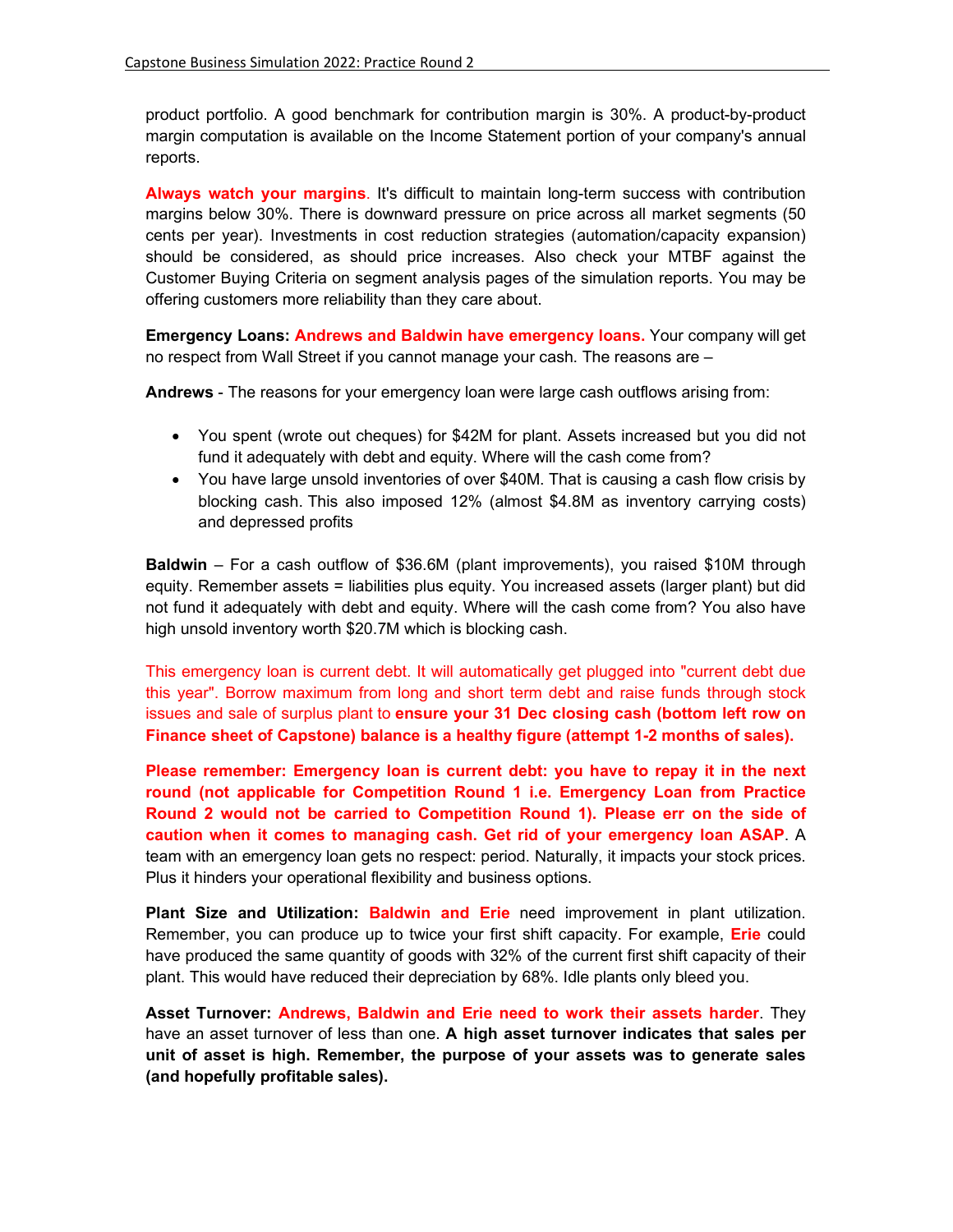**Forecasting and Inventory: Andrews, Baldwin, Chester and Erie have high unsold inventory levels**. Please make sales forecasts more deliberately and produce only the quantity you are certain can sell. In the next round you would have the present unsold inventory to sell also. Hence, set production such that you cater to this unsold inventory. Do not overproduce. **Producing more does not mean you will sell more!**

### **Segment Wise Product Analysis: How are your products faring?**

- **Traditional Segment:** Cake leads the industry. Able has low market share in this segment. Able has inappropriate age (too high) for the segment (age has an importance of 47% in this segment). Cake needs improvement in their position (performance and size) in the segment. All products need improvement in accessibility.
- **Low End Segment:** Dell leads the industry. Bead has low market share in this segment. Acre and Ebb have inappropriate age (too low) for the segment (Age has an importance of 24% in this segment). Except Cedar, all products need improvement in accessibility.
- **High End Segment:** Fist leads the industry. Echo has low market share in this segment. All human team products need improvement in their position (performance and size) in the segment (Ideal position has an importance of 43% in the segment). Adam, Cid and Echo have inappropriate age (too high) for the segment (Age has an importance of 29% in this segment). Bid is overpriced (outside the price range). Bid needs increased levels of awareness. Except Cid, all products need improvement in accessibility.
- **Performance Segment: Foam leads the industry. Edge has low market share in this** segment. Dot, Aft and Edge have low MTBF (MTBF has an importance of 43% in the segment). Coat, Bold, Aft and Edge need improvement in their position (performance and size) in the segment (Ideal Position has an importance of 29% in the segment). Coat, Bold, Aft and Edge have inappropriate age (too high) for the segment. Bold and Edge need increased levels of awareness. Except Coat, all products need improvement in accessibility.
- **Size Segment:** Agape leads the industry. Egg has low market share in this segment. Cure, Dune, Buddy and Egg need improvement in their position (performance and size) in the segment (Ideal Position has an importance of 43% in the segment). Cure and Egg have inappropriate age (too high) for the segment (Age has an importance of 29% in the segment). Cure is overpriced (outside the price range). Buddy and Egg need increased levels of awareness. Except Cure, all products need improvement in accessibility.

**Financial Management: Baldwin, Digby and Erie** are low on leverage. ROA times the leverage is ROE.

**HR Module: Except Chester, teams** do not seem to want to improve the productivity of their employees. The productivity and labor costs carry an inverse relation. If the productivity of the employees is 1.1 the labor cost would reduce to 90.9%. To improve on the productivity teams need to invest in training and recruitment of the employees. Please carry out a cost benefit analysis and invest accordingly.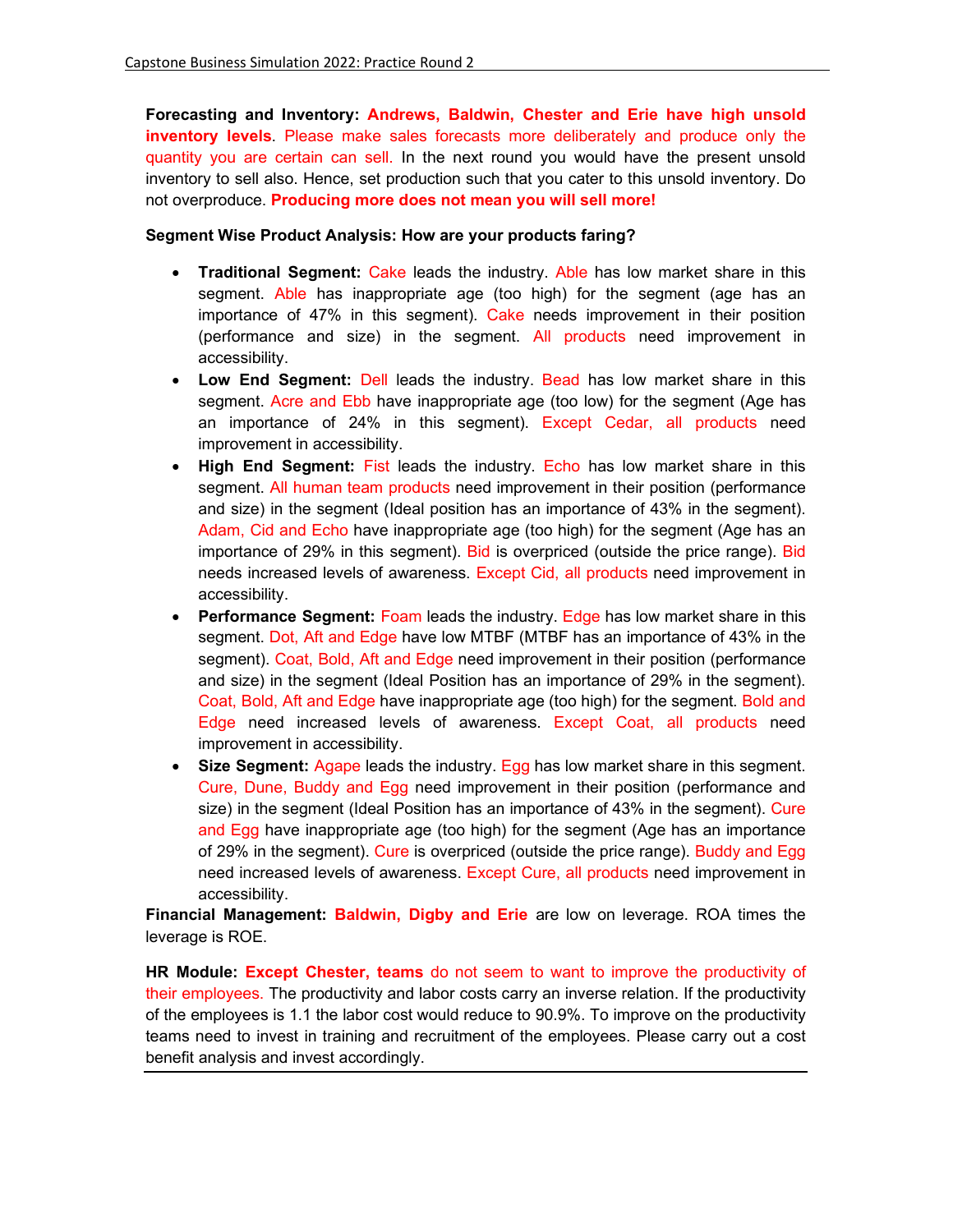# **C136057**

**General:** Interesting round. Run your businesses carefully; losing customers and profits weakens you and strengthens your competitors. The gap widens faster than one anticipates. Once your competitors have strengthened, the going gets tougher for you.

**Baldwin and Erie** made losses this year. Low sales for **Erie.** The reasons for your low sales are given below in the sales paragraph. The top-line for **Andrews** has shown good growth in the last financial year.

In the initial years you will be making some hard decisions to set right the company you have just taken over. **You will be making growth investments. Profits are likely to suffer in the initial years. That's perfectly understandable.** 

Always remember, **sell more, sell profitably and keep a check on cash**. More or less everything will fall in place.

**Stock Price and Market Cap: Andrews and Chester** had a rise in stock price of \$19/share and \$12/share respectively. **Baldwin, Digby and Erie** had a fall in stock price of \$21/share, \$0.5/share and \$19/share respectively. **Ferris** is the most valuable company with a market capitalization of **\$141M**.

**Sales: Andrews, Baldwin, Chester and Ferris** had a rise in market share of 2.2%, 0.4%, 0.3% and 1.6% respectively. **Digby and Erie had a fall** in market share of 2.2% each.

**Each 1% market share in this round was worth almost \$10M**. In the real world, heads would roll when there are large losses of market share. Your sales should have been in the region of \$131 M if you were retaining market share.

**Low sales for Erie.** This was caused by:

- Poor product specifications (performance and size) for Echo, Edge and Egg; look at the ideal spot on the perceptual map. Look at your product specifications. If you do not offer the customers the specifications they desire, sales will suffer.
- Low customers awareness levels due to low promo budgets for Echo, Edge.
- Poor distribution reach and accessibility caused by low sales budget for Egg, Echo and Edge.

Please pay more attention to the 4P's of marketing: improve your sales.

Except **Andrews and Erie**, all teams have **introduced new products in the market**. Each team can launch up to three new products. More products help you capture more market share.

**Profits: Baldwin and Erie had bottom line in red**. The reasons for your lower profits are easy to isolate

- High unnecessary depreciation of plant and machinery due to low plant usage for Erie. Why keep a plant that only gathers dust.
- Low Margins

**Profits are important: Let's not forget why we are running the company.**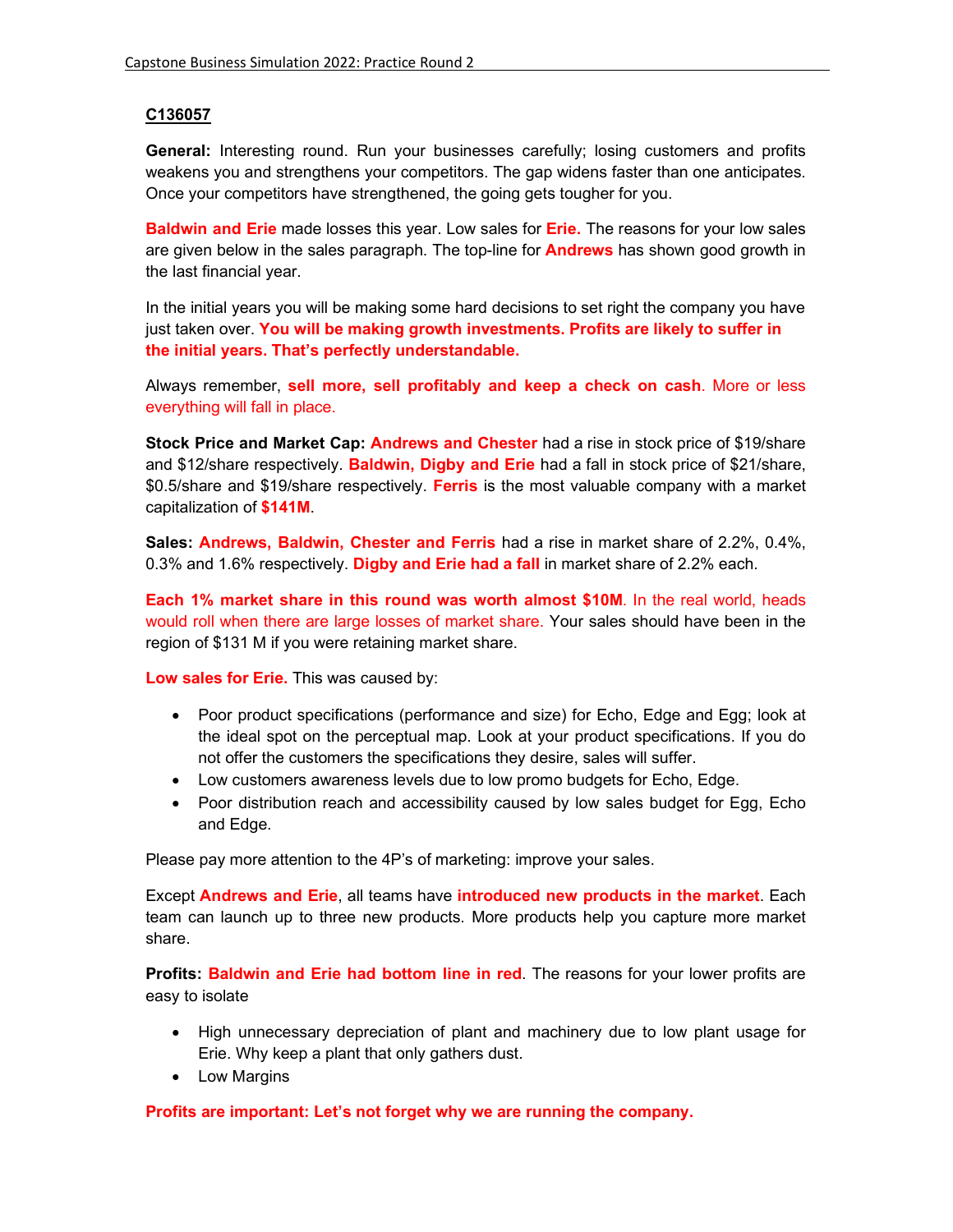**Return on Sales**: Return on Sales (Profit/Sales) answers the question, "How much of every sales dollar did we keep as profit?"

Between 0% and 4%, while the company is at least making a profit, it is not bringing in sufficient new equity to fund growth. The industry is growing at about 15% per year. The industry consumes about 15% more capacity each year, which arrives in the form of plant expansions and new products. Therefore, as the simulation begins, an average company would add about \$12 million in new plant each year. If half that or \$6 million was funded with bonds, an average company would need about \$6 million in new equity. Therefore, if the company does not have the profits, it must either issue \$6 million in new stock, or \$12 million in bonds, or not grow to keep up with demand. Worse, if it has no profits, its stock price falls, making it difficult to raise equity through stock issues.

This ignores investments in automation, which also require a funding mix of equity and debt.

In the opening round of Capstone® companies have an excess of idle assets, and that can convert idle assets into productive ones. Therefore, do not worry too much if the company's profits are low. But after year 3, expect that idle asset cushion to be gone. Profits become critical because those companies with profits can grow, and those without cannot.

What if profits are negative? The company is destroying equity. Its stock price has plummeted, making it more difficult to raise equity. All of the problems described above are now accelerated. In short, trouble.

### **How can companies improve ROS? Here are a few questions to pose:**

- 1. Can you raise prices?
- 2. Can you reduce your labor costs? Your material costs?
- 3. Can you forecast sales better and thereby reduce your inventory carrying expenses?
- 4. Have you pushed your promotion or sales budgets into diminishing returns?

5. Can you sell idle plant to reduce depreciation? Alternatively, can you convert idle plant into some other productive asset, like automation or new products?

6. Is your leverage too high, resulting in high interest expenses.

**Contribution Margin: Baldwin and Erie need to improve their contribution margin.** Aim for contribution margins above 30%. Remember you've got fixed and period costs to cover. To jog you memory:

Contribution margin is defined as:

Sales - (Direct Labor + Direct Materials + Inventory Carry)

Sales

It is reported on Page 1 of the Capstone Courier as an aggregate average of each team's product portfolio. A good benchmark for contribution margin is 30%. A product-by-product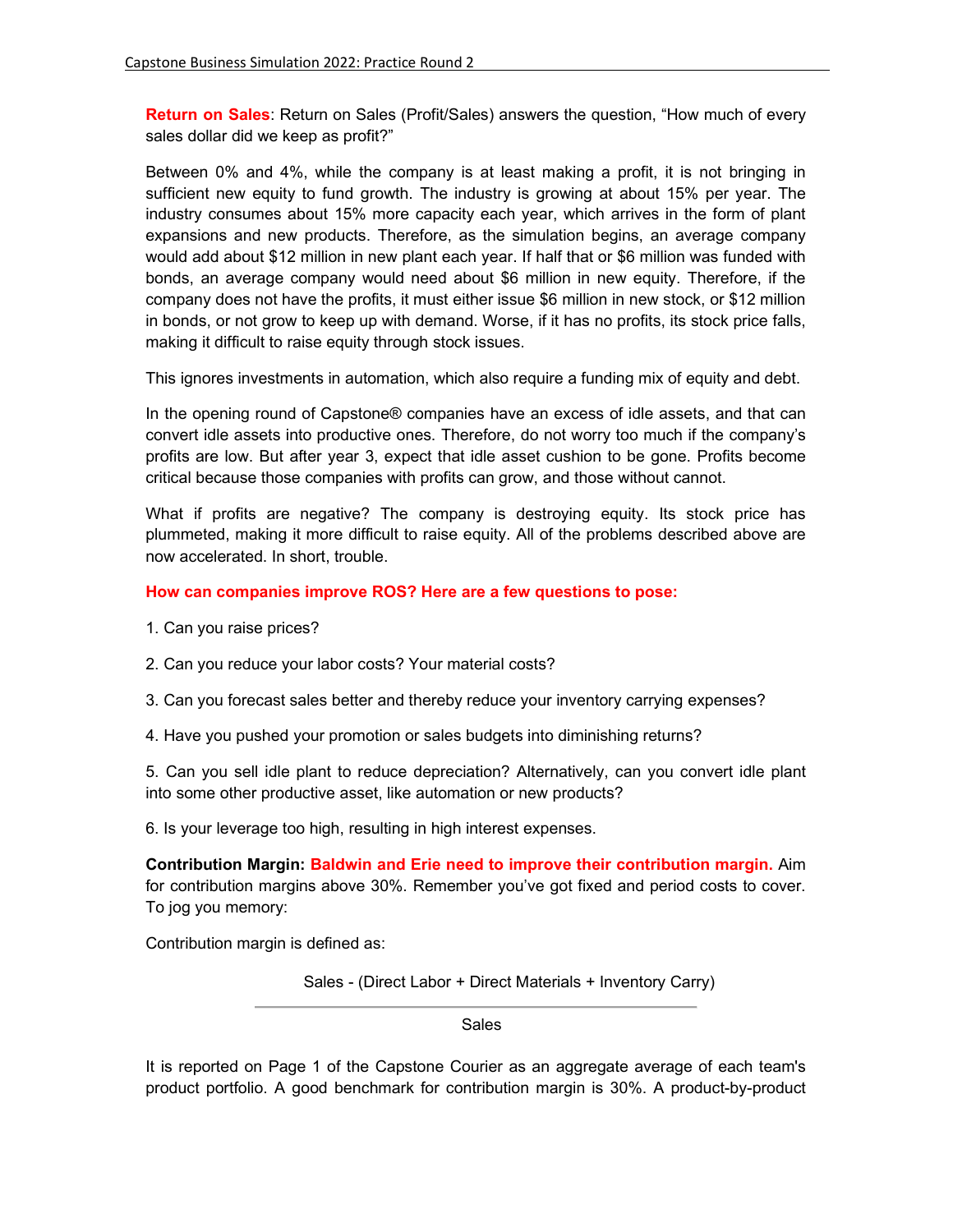margin computation is available on the Income Statement portion of your company's annual reports.

**Always watch your margins**. It's difficult to maintain long-term success with contribution margins below 30%. There is downward pressure on price across all market segments (50 cents per year). Investments in cost reduction strategies (automation/capacity expansion) should be considered, as should price increases. Also check your MTBF against the Customer Buying Criteria on segment analysis pages of the simulation reports. You may be offering customers more reliability than they care about.

**Plant Size and Utilization: Chester, Digby and Erie** need improvement in plant utilization. Remember, you can produce up to twice your first shift capacity. For example, **Digby** could have produced the same quantity of goods with 31% of the current first shift capacity of their plant. This would have reduced their depreciation by 69%. Idle plants only bleed you.

**Asset Turnover: Baldwin, Chester and Digby need to work their assets harder**. They have an asset turnover of less than one. **A high asset turnover indicates that sales per unit of asset is high. Remember, the purpose of your assets was to generate sales (and hopefully profitable sales).** 

### **Segment Wise Product Analysis: How are your products faring?**

- **Traditional Segment:** Cake leads the industry. Baker has low market share in this segment. Daze and Baker need improvement in their position (performance and size) in the segment. Cake and Daze need improvement in accessibility.
- **Low End Segment:** Bead leads the industry. Feat and Ebb have low market share in this segment. Acre and Cedar have inappropriate age (too low) for the segment (Age has an importance of 24% in this segment). Dell, Acre and Cedar need improvement in accessibility.
- **High End Segment:** Fist leads the industry. Duck and Echo have low market share in this segment. All human team products need improvement in their position (performance and size) in the segment (Ideal position has an importance of 43% in the segment). Except Cid, all human team products have inappropriate age (too high) for the segment (Age has an importance of 29% in this segment). Echo needs increased levels of awareness. Except Bid, all products need improvement in accessibility.
- **Performance Segment:** Foam leads the industry. Aft has low market share in this segment. Bold and Aft have low MTBF (MTBF has an importance of 43% in the segment). Coat, Bold, Dot and Edge need improvement in their position (performance and size) in the segment (Ideal Position has an importance of 29% in the segment). Bold, Dot, Edge and Aft have inappropriate age (too high) for the segment. Coat, Edge and Aft need increased levels of awareness. Coat, Dot, Edge and Aft need improvement in accessibility.
- **Size Segment:** Fume leads the industry. Buddy, Adam, Egg and Dune have low market share in this segment. All human team products need improvement in their position (performance and size) in the segment (Ideal Position has an importance of 43% in the segment). Agape and Dune have inappropriate age (too high) for the segment (Age has an importance of 29% in the segment). Adam is overpriced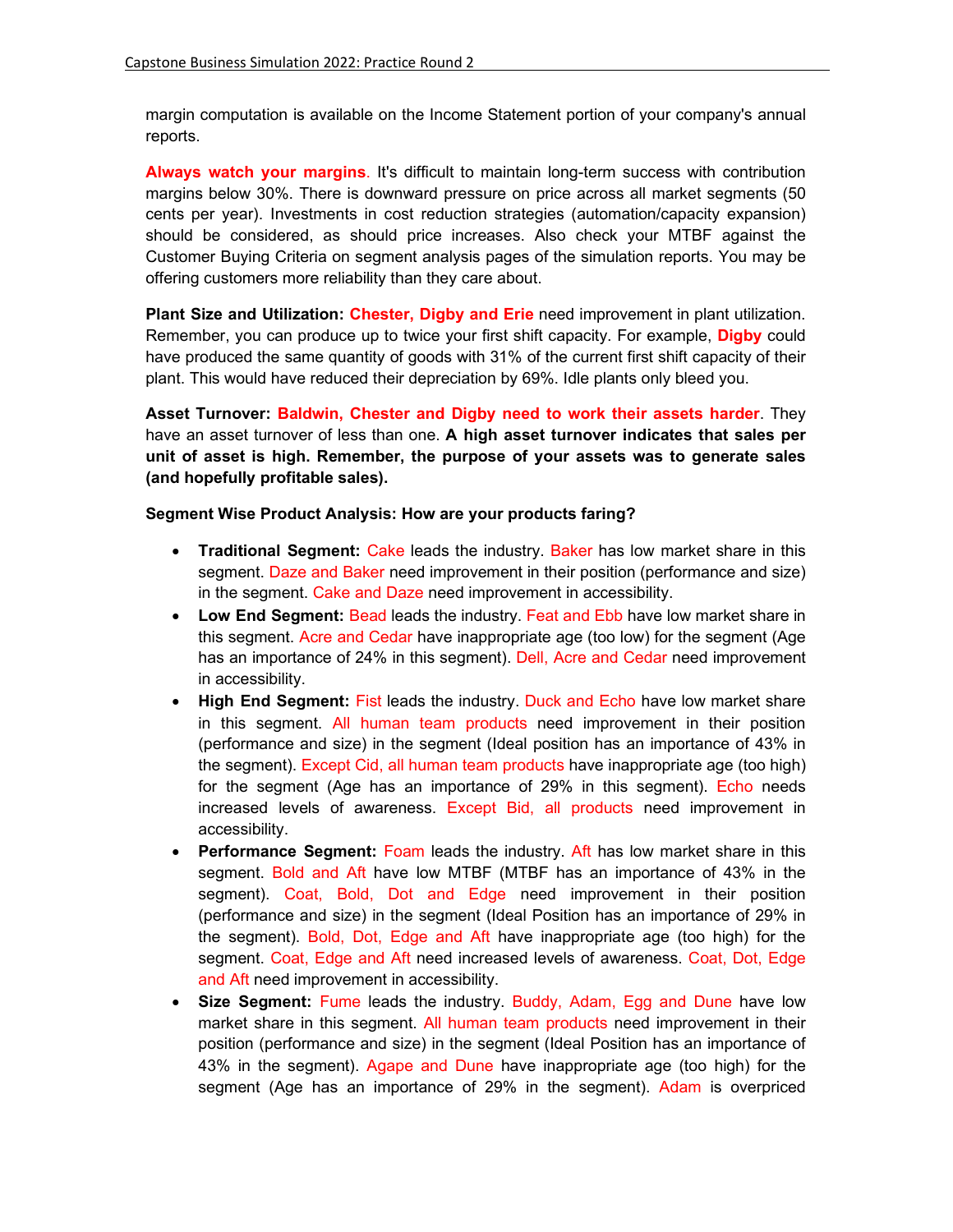(outside the price range). Agape and Cure need increased levels of awareness. Except Buddy, all products need improvement in accessibility.

**Financial Management: Chester and Digby** are low on leverage. ROA times the leverage is ROE.

**HR Module: Teams** do not seem to want to improve the productivity of their employees. The productivity and labor costs carry an inverse relation. If the productivity of the employees is 1.1 the labor cost would reduce to 90.9%. To improve on the productivity teams need to invest in training and recruitment of the employees. Please carry out a cost benefit analysis and invest accordingly.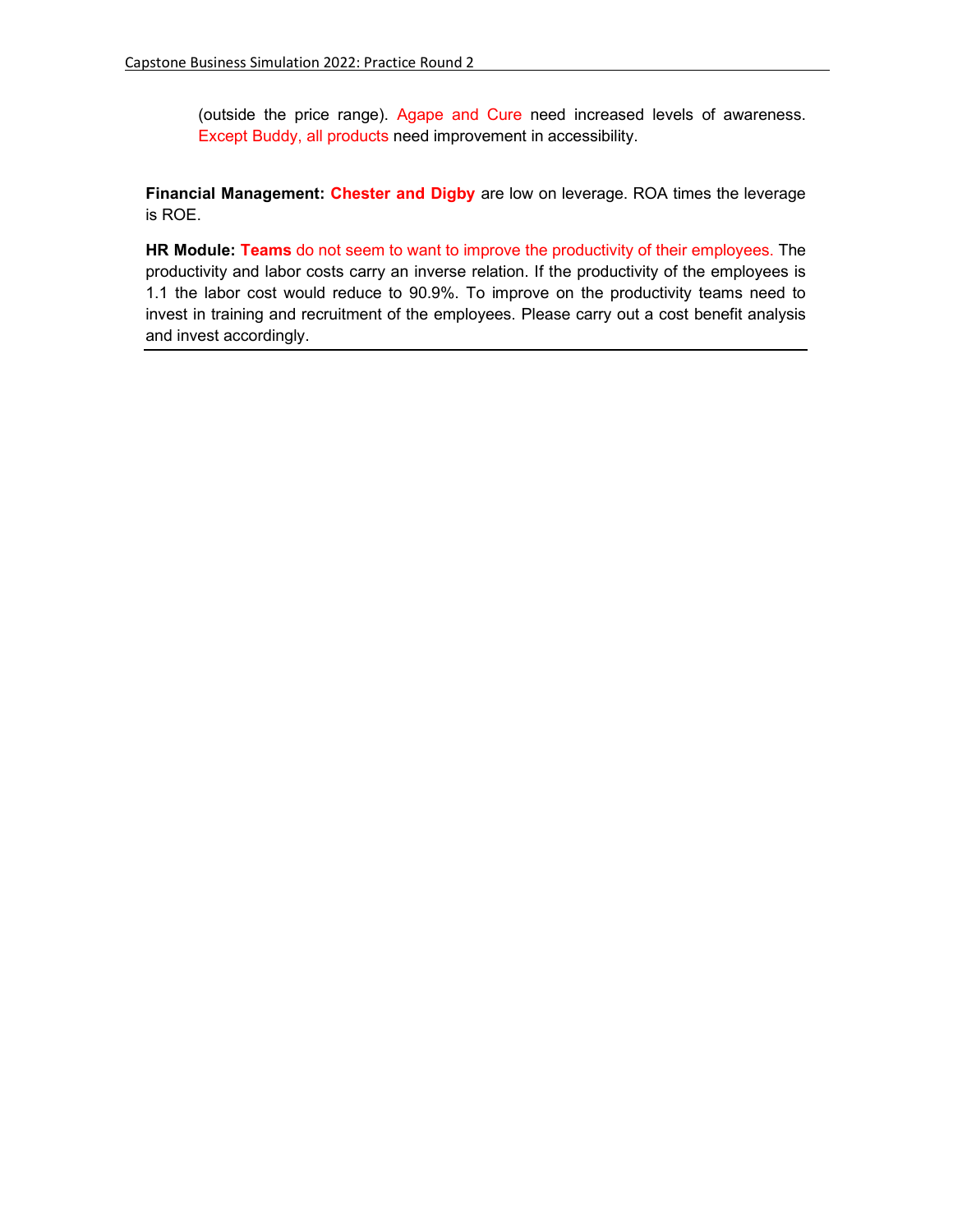## **C136058**

**General:** Well played round. Variance between teams has grown in the very second year of business. Run your businesses carefully; losing customers and profits weakens you and strengthens your competitors. The gap widens faster than one anticipates. Once your competitors have strengthened, the going gets tougher for you.

Low sales for **Digby.** The reasons for your low sales are given below in the sales paragraph. The top-line for **Chester** has shown good growth in the last financial year. Emergency loan was seen for **Digby**. Please read the paragraph on emergency loans below.

In the initial years you will be making some hard decisions to set right the company you have just taken over. **You will be making growth investments. Profits are likely to suffer in the initial years. That's perfectly understandable.** 

Always remember, **sell more, sell profitably and keep a check on cash**. More or less everything will fall in place.

**Stock Price and Market Cap: Baldwin and Chester** had a rise in stock price of \$1/share and \$9/share respectively. **Andrews and Digby** had a fall in stock price of \$5/share and \$5/share respectively. **Ferris** is the most valuable company with a market capitalization of **\$132M**.

**Sales: Baldwin, Chester and Ferris** had a rise in market share of 1%, 2.7% and 1.9% respectively. **Andrews, Digby and Erie had a fall** in market share of 2.6%, 3% and 0.2% respectively.

**Each 1% market share in this round was worth almost \$10M**. In the real world, heads would roll when there are large losses of market share. Your sales should have been in the region of \$131 M if you were retaining market share.

**Low sales for Digby.** This was caused by:

- Poor product specifications (performance and size) for Daze, Duck, Dot and Dune; look at the ideal spot on the perceptual map. Look at your product specifications. If you do not offer the customers the specifications they desire, sales will suffer.
- Poor distribution reach and accessibility caused by low sales budget for Dell, Duck, Dot and Dune.

Please pay more attention to the 4P's of marketing: improve your sales.

**Baldwin, Chester and Ferris** have **introduced new products in the market**. Each team can launch up to three new products. More products help you capture more market share.

#### **Profits: Profits are important: Let's not forget why we are running the company.**

**Return on Sales**: Return on Sales (Profit/Sales) answers the question, "How much of every sales dollar did we keep as profit?"

Between 0% and 4%, while the company is at least making a profit, it is not bringing in sufficient new equity to fund growth. The industry is growing at about 15% per year. The industry consumes about 15% more capacity each year, which arrives in the form of plant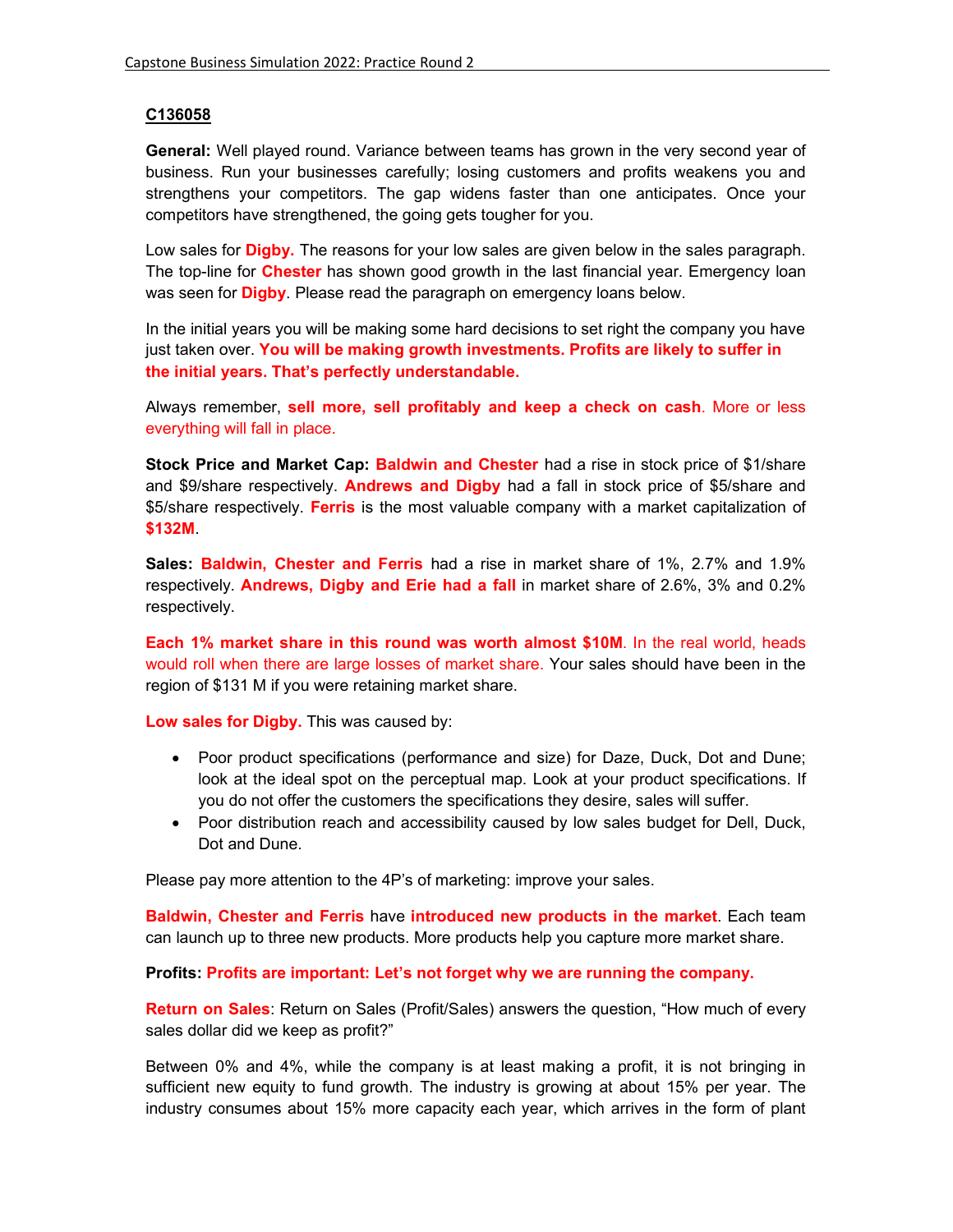expansions and new products. Therefore, as the simulation begins, an average company would add about \$12 million in new plant each year. If half that or \$6 million was funded with bonds, an average company would need about \$6 million in new equity. Therefore, if the company does not have the profits, it must either issue \$6 million in new stock, or \$12 million in bonds, or not grow to keep up with demand. Worse, if it has no profits, its stock price falls, making it difficult to raise equity through stock issues.

This ignores investments in automation, which also require a funding mix of equity and debt.

In the opening round of Capstone® companies have an excess of idle assets, and that can convert idle assets into productive ones. Therefore, do not worry too much if the company's profits are low. But after year 3, expect that idle asset cushion to be gone. Profits become critical because those companies with profits can grow, and those without cannot.

What if profits are negative? The company is destroying equity. Its stock price has plummeted, making it more difficult to raise equity. All of the problems described above are now accelerated. In short, trouble.

### **How can companies improve ROS? Here are a few questions to pose:**

- 1. Can you raise prices?
- 2. Can you reduce your labor costs? Your material costs?
- 3. Can you forecast sales better and thereby reduce your inventory carrying expenses?
- 4. Have you pushed your promotion or sales budgets into diminishing returns?

5. Can you sell idle plant to reduce depreciation? Alternatively, can you convert idle plant into some other productive asset, like automation or new products?

6. Is your leverage too high, resulting in high interest expenses.

**Contribution Margin: Andrews and Digby need to improve their contribution margin.**  Aim for contribution margins above 30%. Remember you've got fixed and period costs to cover. To jog you memory:

Contribution margin is defined as:

Sales - (Direct Labor + Direct Materials + Inventory Carry)

Sales

It is reported on Page 1 of the Capstone Courier as an aggregate average of each team's product portfolio. A good benchmark for contribution margin is 30%. A product-by-product margin computation is available on the Income Statement portion of your company's annual reports.

**Always watch your margins**. It's difficult to maintain long-term success with contribution margins below 30%. There is downward pressure on price across all market segments (50 cents per year). Investments in cost reduction strategies (automation/capacity expansion) should be considered, as should price increases. Also check your MTBF against the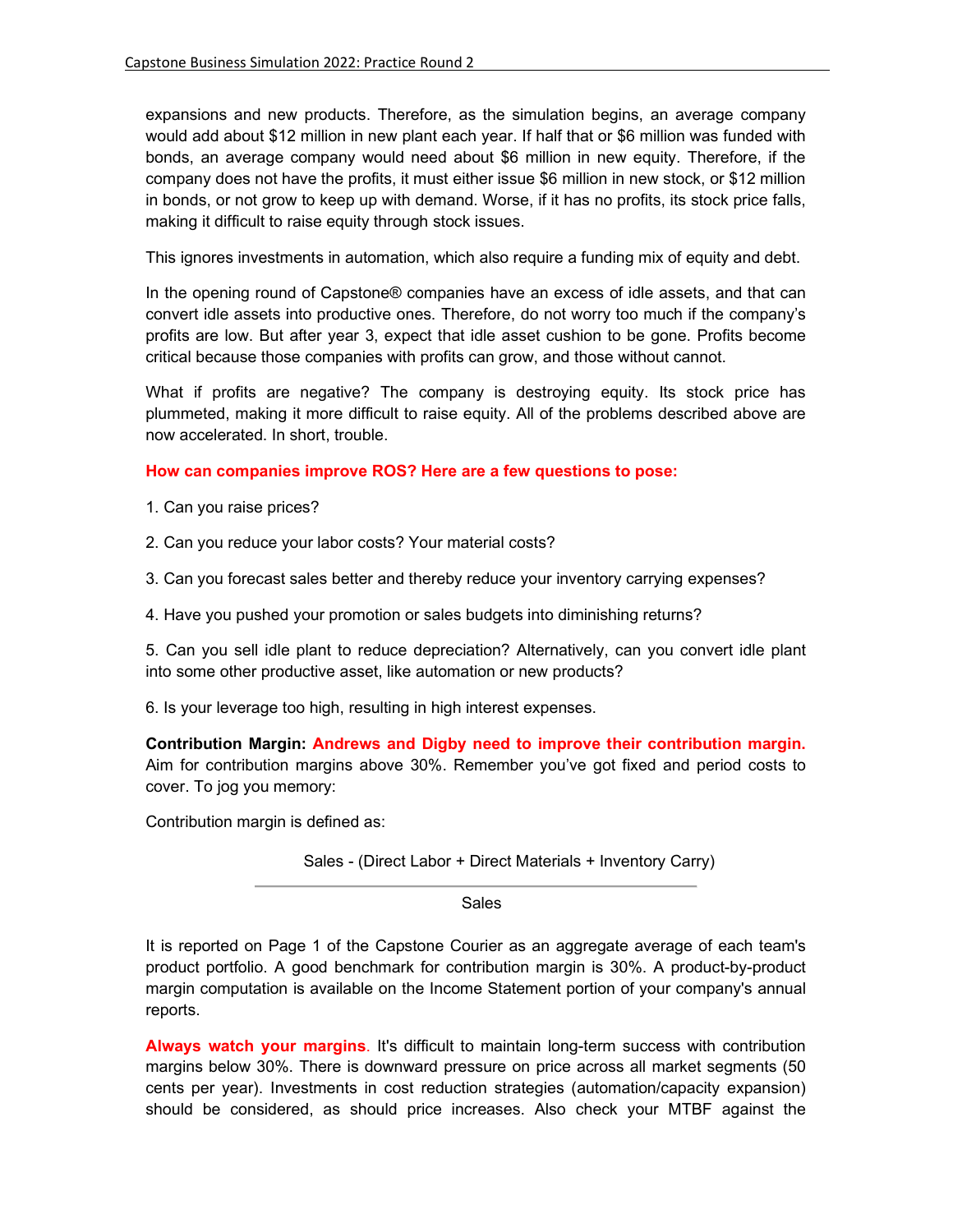Customer Buying Criteria on segment analysis pages of the simulation reports. You may be offering customers more reliability than they care about.

**Emergency Loans: Digby has an emergency loan.** Your company will get no respect from Wall Street if you cannot manage your cash. The reasons are –

**Digby** – For a cash outflow of \$0.6M (retirement of current debt), you did not raise any funds through debt or equity. Where will the cash come from? You also have high unsold inventory worth \$28.4M which is blocking cash.

This emergency loan is current debt. It will automatically get plugged into "current debt due this year". Borrow maximum from long and short term debt and raise funds through stock issues and sale of surplus plant to **ensure your 31 Dec closing cash (bottom left row on Finance sheet of Capstone) balance is a healthy figure (attempt 1-2 months of sales).** 

**Please remember: Emergency loan is current debt: you have to repay it in the next round (not applicable for Competition Round 1 i.e. Emergency Loan from Practice Round 2 would not be carried to Competition Round 1). Please err on the side of caution when it comes to managing cash. Get rid of your emergency loan ASAP**. A team with an emergency loan gets no respect: period. Naturally, it impacts your stock prices. Plus it hinders your operational flexibility and business options.

**Plant Size and Utilization: All the participant teams** need improvement in plant utilization. Remember, you can produce up to twice your first shift capacity. For example, **Andrews** could have produced the same quantity of goods with 37% of the current first shift capacity of their plant. This would have reduced their depreciation by 63%. Idle plants only bleed you.

**Asset Turnover: Digby needs to work their assets harder**. They have an asset turnover of less than one. **A high asset turnover indicates that sales per unit of asset is high. Remember, the purpose of your assets was to generate sales (and hopefully profitable sales).** 

**Forecasting and Inventory: Digby has high unsold inventory levels**. Please make sales forecasts more deliberately and produce only the quantity you are certain can sell. In the next round you would have the present unsold inventory to sell also. Hence, set production such that you cater to this unsold inventory. Do not overproduce. **Producing more does not mean you will sell more!**

#### **Segment Wise Product Analysis: How are your products faring?**

- **Traditional Segment:** Eat leads the industry. Daze has low market share in this segment. Daze has inappropriate age (too high) for the segment (age has an importance of 47% in this segment). Daze needs improvement in its position (performance and size) in the segment. Cake and Able need improvement in accessibility.
- **Low End Segment:** Ebb leads the industry. Feat has low market share in this segment. Acre has inappropriate age (too low) for the segment (Age has an importance of 24% in this segment). Except Bead, all products need improvement in accessibility.